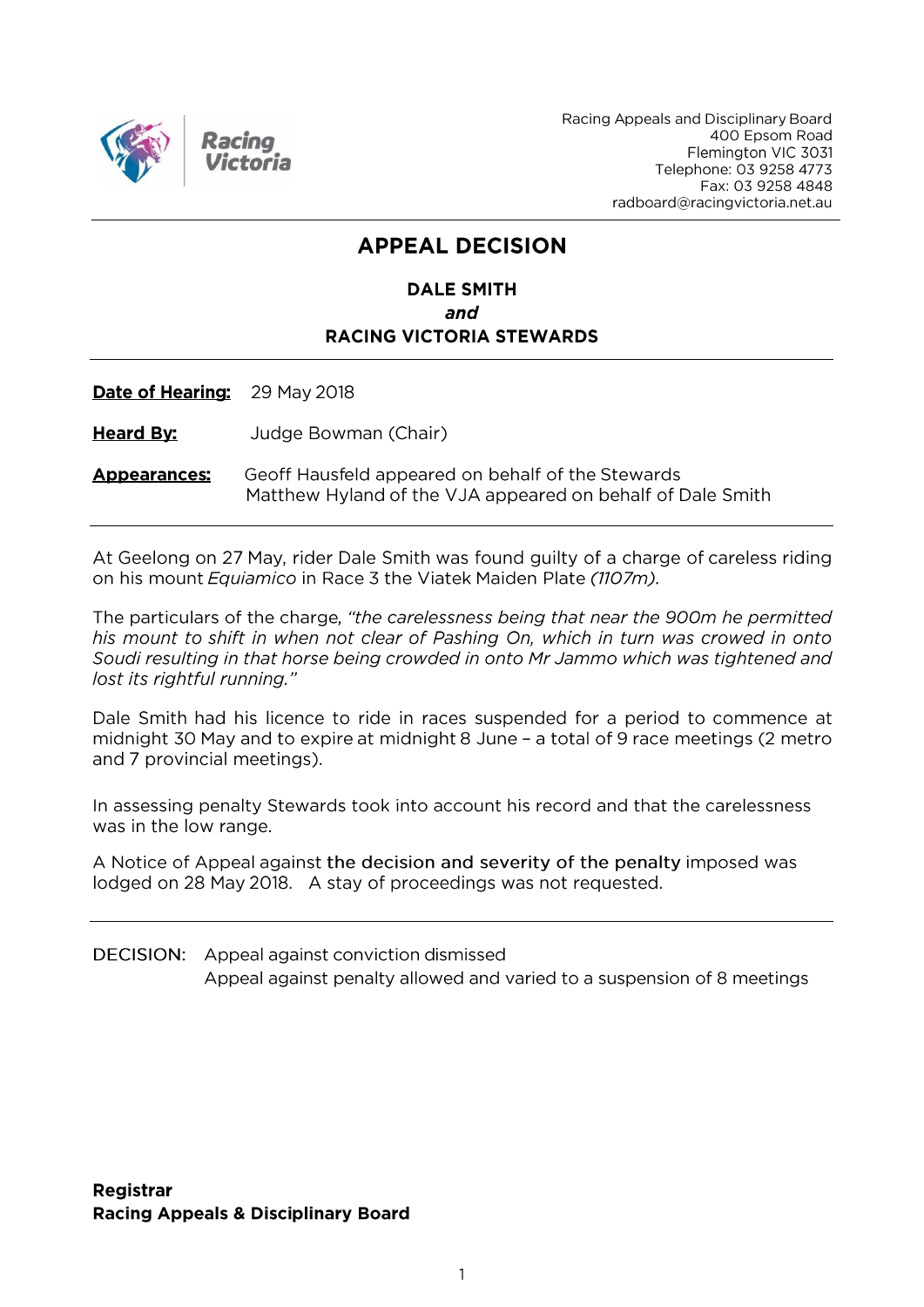# **TRANSCRIPT OF PROCEEDINGS**

#### **RACING APPEALS AND DISCIPLINARY BOARD**

\_\_\_\_\_\_\_\_\_\_\_\_\_\_\_\_\_\_\_\_\_\_\_\_\_\_\_\_\_\_\_\_\_\_\_\_\_\_\_\_\_\_\_\_\_\_\_\_\_\_\_\_\_\_\_\_\_\_\_\_\_\_\_

**HIS HONOUR JUDGE J. BOWMAN, Chairman**

**EXTRACT OF PROCEEDINGS**

**DECISION**

**DALE SMITH**

**and** 

## **RACING VICTORIA STEWARDS**

#### **RACING VICTORIA CENTRE, FLEMINGTON**

#### **TUESDAY, 29 MAY 2018**

MR G.. HAUSFELD appeared on behalf of the RVL Stewards

MR M. HYLAND of the VJA appeared on behalf of Mr D. Smith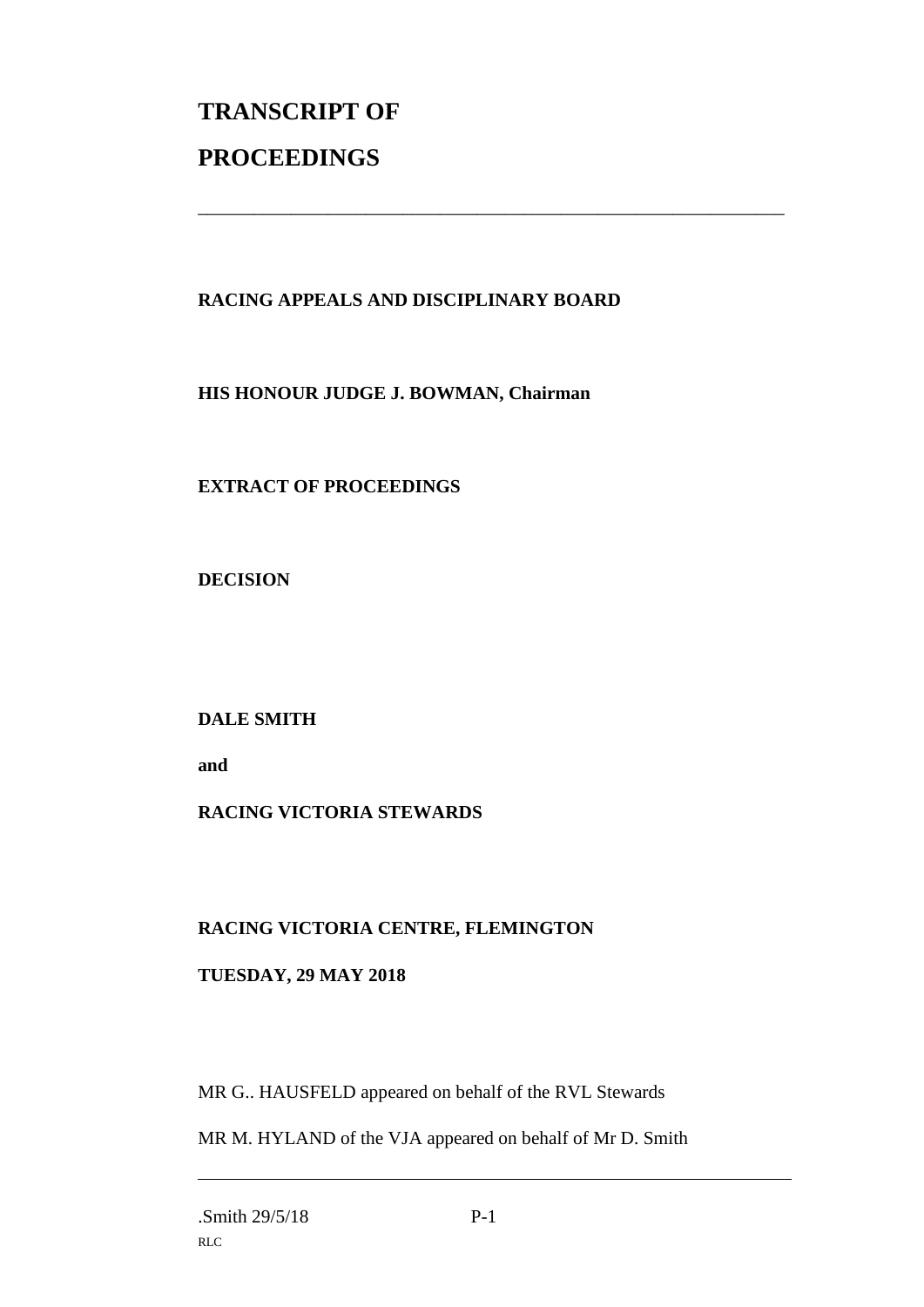CHAIRMAN: Mr Dale Smith, you have been charged with careless riding, in that in race 3 over 1107 metres at Geelong on 27 May last, near the 900-metre mark, you permitted your mount, Equiamico, to shift in when not clear of Pashing On, ridden by Georgina Cartwright which, it is alleged, was crowded on to Soudi, ridden by Ben Thompson, resulting in it being crowded onto Mr Jammo, ridden by Jake Noonan, which was tightened and lost its rightful running. You pleaded not guilty. The Stewards took into account your record, considered the interference to be in the low range and suspended you for a total of nine meetings. You are appealing against the decision and the severity of the sentence.

I have viewed the video a number of times. That there is some interference to Jake Noonan's mount is clear. The interference effectively occurs on a bend, so there is an absence of full head-on coverage which is unfortunate but cannot be helped.

What seems clear to me is that the pressure on Mr Jammo came from the outside and in my opinion it came as you were moving from a position four wide to three wide. I do not accept that Ben Thompson had already taken Jake Noonan's running, and the side-on shot would appear to confirm this. Ben Thompson said, when interviewed by the Stewards, that he was being crowded by Georgina Cartwright's horse, and obviously there was a horse outside her. He said he was just trying to hold his spot and take care of Jake Noonan when it got tight and he had pressure on his outside.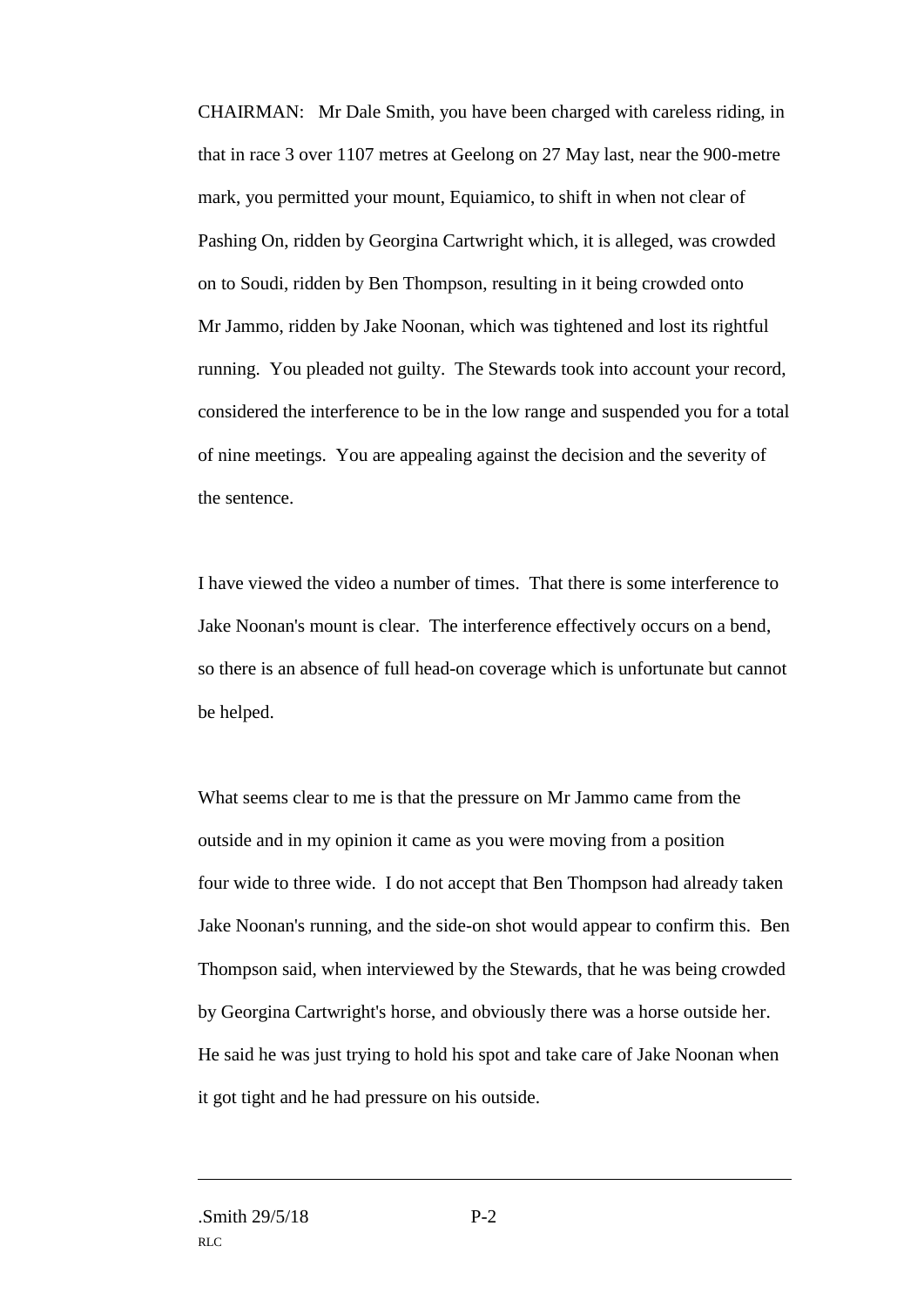Georgina Cartwright said that she heard Ben Thompson's call on her inside, so she released the pressure. They were rushing towards the turn and it got a bit tight as she got pressure from the outside, and that pressure came from you.

Overall, I am satisfied that the pressure came from you crossing from four wide to three wide when not sufficiently clear of Georgina Cartwright and there was a type of knock-on effect that resulted in Jake Noonan's running being taken. In other words, I am comfortably satisfied that it was your crossing from four wide to three wide when not sufficiently clear of Georgina Cartwright that was careless and caused the ultimate interference to Jake Noonan. So the appeal against the decision of the Stewards is dismissed.

I do not want to be seen as tinkering with the penalty, but several times I have imposed a penalty of eight meetings. I think the Stewards have sometimes as well. I know that fine-tuning has to be done to these things and there is a reason in the Stewards' minds as to why it should be nine and not eight, or nine and not 10, but I am inclined to say eight is around about the range that I would have had in mind. I appreciate also it is a not guilty plea. As I was watching it, I thought it was a slightly different careless riding charge, and we did not have the clearest of views. It was enough to satisfy me, but it was a knock-on effect sort of interference rather than the fairly clear deliberate taking of someone's running as we saw in the earlier case today. That was a guilty plea and it was also considered to be in the mid-range. It is probably not much consolation to Mr Smith, but I am inclined to make it eight, because that is basically what seems to me to be fair in the circumstances.